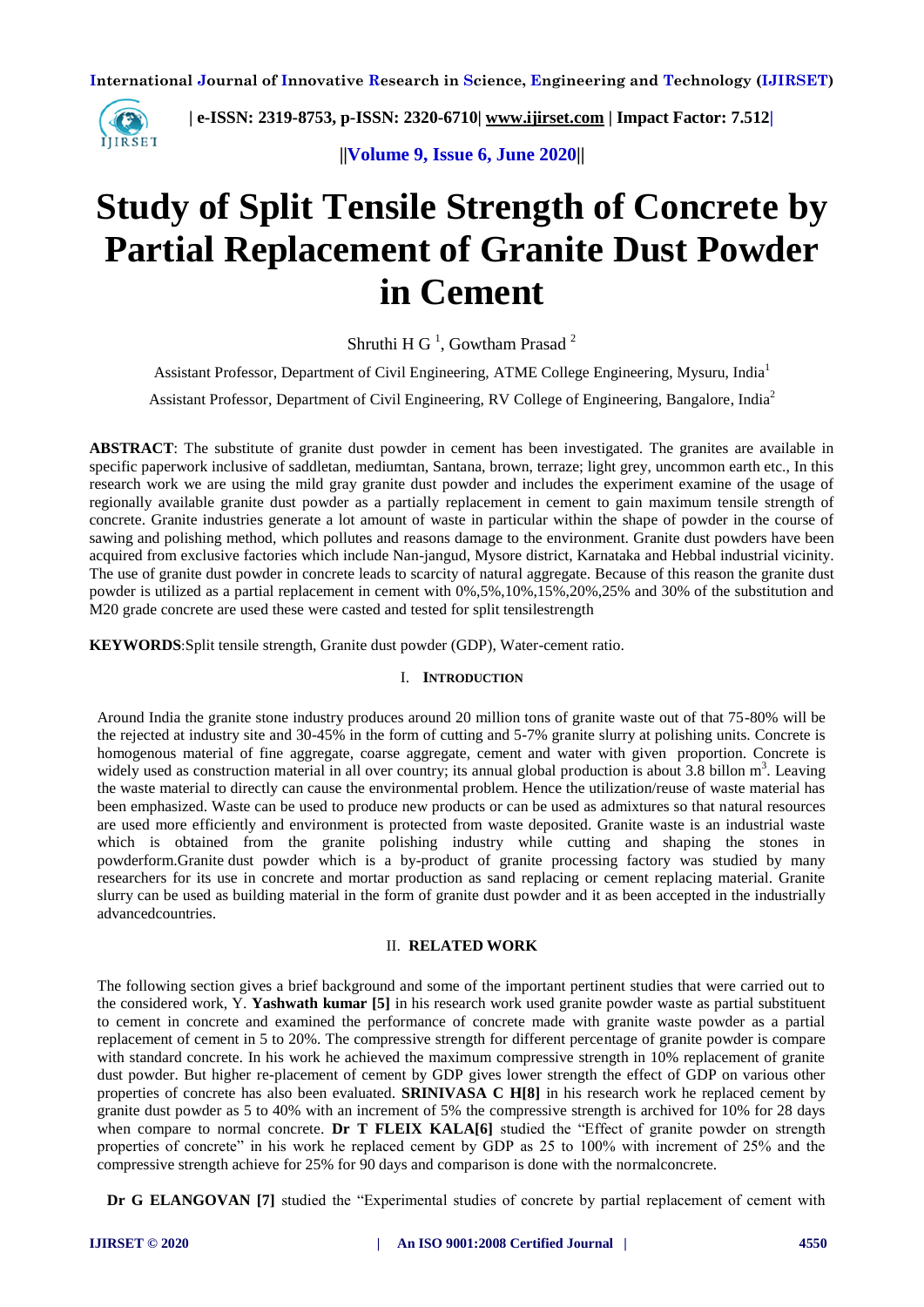

 **| e-ISSN: 2319-8753, p-ISSN: 2320-6710| [www.ijirset.com](http://www.ijirset.com/) | Impact Factor: 7.512|**

### **||Volume 9, Issue 6, June 2020||**

GDP" he replaces the cement by GDP in 5 to 20% with increment of 5% the compressive strength archive for 15% in 28 days.In this experimental work, the main objective is that granite dust powder is partially replaced in cement with  $0\%, 5\%, 10\%, 15\%, 20\%, 25\%$  and 30% and the moulds were casted and cured for  $3, 7$  and 28 days. The compression strength test is conducted and tested for 3, 7, and 28 days. The results are compared with the normal concrete.

#### III. **METHODOLOGY**

#### *A. MATERIALS CONSIDERED FOR WORK*

**Cement:** Cement is a fine powder, which when mixed with water and allowed to set and harden, is capable of uniting fragments or masses of solid matter together to produce a mechanically strong material. The most commonly used cement is ordinary Portland cement of 53 grade confirming to IS: 12269. The tests conducted on cement are Standard Consistency, Specific Gravity, Fineness and Setting time.

**Fine Aggregate:** Locally available free of debris and nearly riverbed sand is used as fine aggregate. The fractions ranges from 4.75 mm to 150 micron are termed as fine aggregate. The sand particles should also pack to give minimum void ratio, higher voids content leads to requirement of more mixing water. In the present study the sand conforms to zone I as per the Indian standards. The tests conducted on fine aggregates are Fineness, Specific Gravity and Water absorption.

**Coarse Aggregates:** The fractions above 4.75mm are termed as coarse aggregate. The crushed aggregates used were 20mm nominal maximum size and the tests conducted on coarse aggregates are Fineness, Specific Gravity and Water ab- sorption.

**Granite dust powder:** Granite is mixture of angular particles; colour can range from white to red black and colour in between, ranging in size from pebbles to boulders. The various test were conducted on the GDP are Standard Consistency, Specific Gravity and Setting time.

**Water:** Water available from the local sources conforming to the requirements of water for concreting and curing as per IS: 456-2000.

#### *B. MATERIALPROPERTIES*

| SL No.         | <b>Particulars</b>                                             | <b>Obtained Values</b> |
|----------------|----------------------------------------------------------------|------------------------|
| 0 <sub>1</sub> | Residue                                                        | 4%                     |
| 02             | Consistency                                                    | 34%                    |
| 03             | Specific gravity                                               | 3.10                   |
| 04             | Setting time<br>Initial<br>settingtime<br>Final<br>settingtime | $45$ min<br>$300$ min  |

#### **Table -3.1: Physical properties of cement**

**Table -3.2: Physical Properties of Fine aggregates and Coarse Aggregates**

| <b>SL</b><br>No. | <b>Particulars</b> | <b>Obtained</b><br><b>Values</b> (fine<br>aggregates) | <b>Obtained</b><br><b>Values</b> (coarse<br>aggregates) |
|------------------|--------------------|-------------------------------------------------------|---------------------------------------------------------|
| $\overline{0}$   | Sieve analysis     | 2.68                                                  | 4.41                                                    |
| 02               | Specific gravity   | 2.65                                                  | 2.7                                                     |
|                  | Water absorption   | $0.6\%$                                               | $0.3\%$                                                 |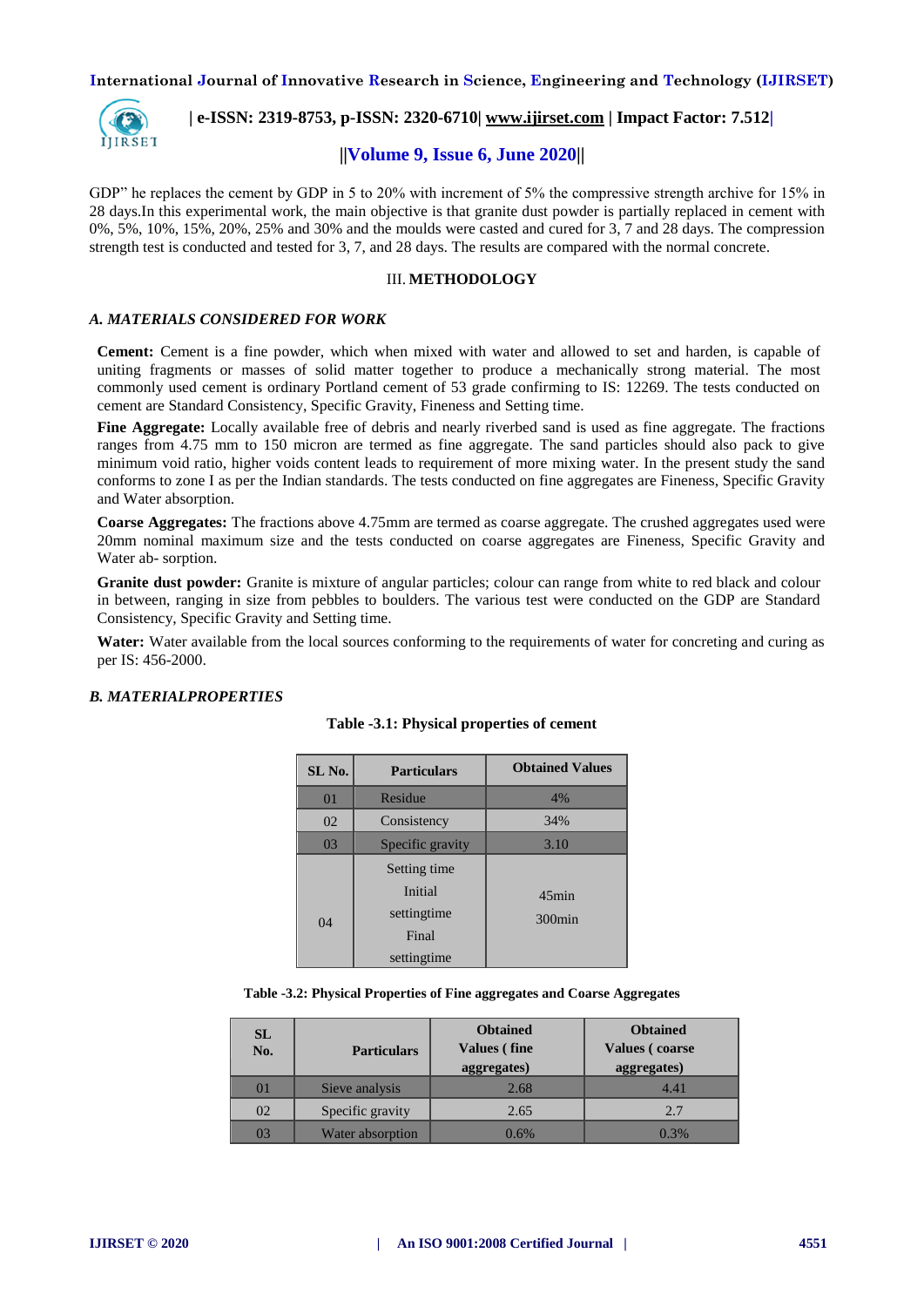

## **| e-ISSN: 2319-8753, p-ISSN: 2320-6710[| www.ijirset.com](http://www.ijirset.com/) | Impact Factor: 7.512|**

# **||Volume 9, Issue 6, June 2020||**

#### **Table -3.3: Physical properties of Granite dust powder**

| SL.<br>No.      | <b>Particulars</b>                                         | <b>Obtained Values</b>              |
|-----------------|------------------------------------------------------------|-------------------------------------|
| $\overline{01}$ | Specific gravity                                           | 2.62                                |
| O2              | Consistency                                                | 35%                                 |
| 03              | Setting time<br>Initial setting time<br>Final setting time | $80 \text{ min}$<br>$0 \text{ min}$ |

The process of casting concrete which consists of selection of materials such as cement, fine aggregate, coarse aggregate and Granite dust powder. Concrete cube is prepared for M20 mix designed for plain concrete. GDP is used as partial replacement in cement with 0%,5%,10%,15%,20%,25% and 30%. Materials are mixed by considering the proportions as per the mix design. The mould of dimension 150x150x150 mm in 03 layers in which each layer of height approximately 50mm. In each layer compaction is done by using tamping rod/shake table. Moulds are prepared for different proportions as per the design **IS: 10262 – 2009**. The moulds are cured for 7 & 28 days under no dry condition until they are tested.The concrete cube specimens are tested at the age of 7 & 28 days of curing period. Split tensile tests are carried out on the concrete cube specimens in a tensile test rig and the values are recorded..

#### IV.**EXPERIMENTAL RESULTS**

**Table 4.1:** Test results of  $M_{20}$  grade concrete with 0%,5%,10%,15%,20%,25% and 30% replacement of GDP with cement for 7 and 28 days.

| SL. NO.        | $\begin{array}{c} \gamma_0 \\ \text{REPLACE} \\ \text{MENT OF} \\ \text{GRANTIE} \\ \text{DUST} \\ \text{DUST} \\ \text{POWDER} \end{array}$ | AGE IN<br>DAYS                | $\overline{7}$<br><b>DAYS</b> | 28<br><b>DAYS</b> |
|----------------|----------------------------------------------------------------------------------------------------------------------------------------------|-------------------------------|-------------------------------|-------------------|
| 01             | 0%                                                                                                                                           | SPLIT TENSILE STRENGTH IN MPA | 4.098                         | 4.627             |
| 02             | 5%                                                                                                                                           |                               | 4.200                         | 4.100             |
| 03             | 10%                                                                                                                                          |                               | 4.370                         | 4.539             |
| 04             | 15%                                                                                                                                          |                               | 3.288                         | 4.320             |
| 0 <sub>5</sub> | 20%                                                                                                                                          |                               | 3.155                         | 3.847             |
| 06             | 25%                                                                                                                                          |                               | 3.110                         | 3.915             |
| 07             | 30%                                                                                                                                          |                               | 2.016                         | 3.498             |